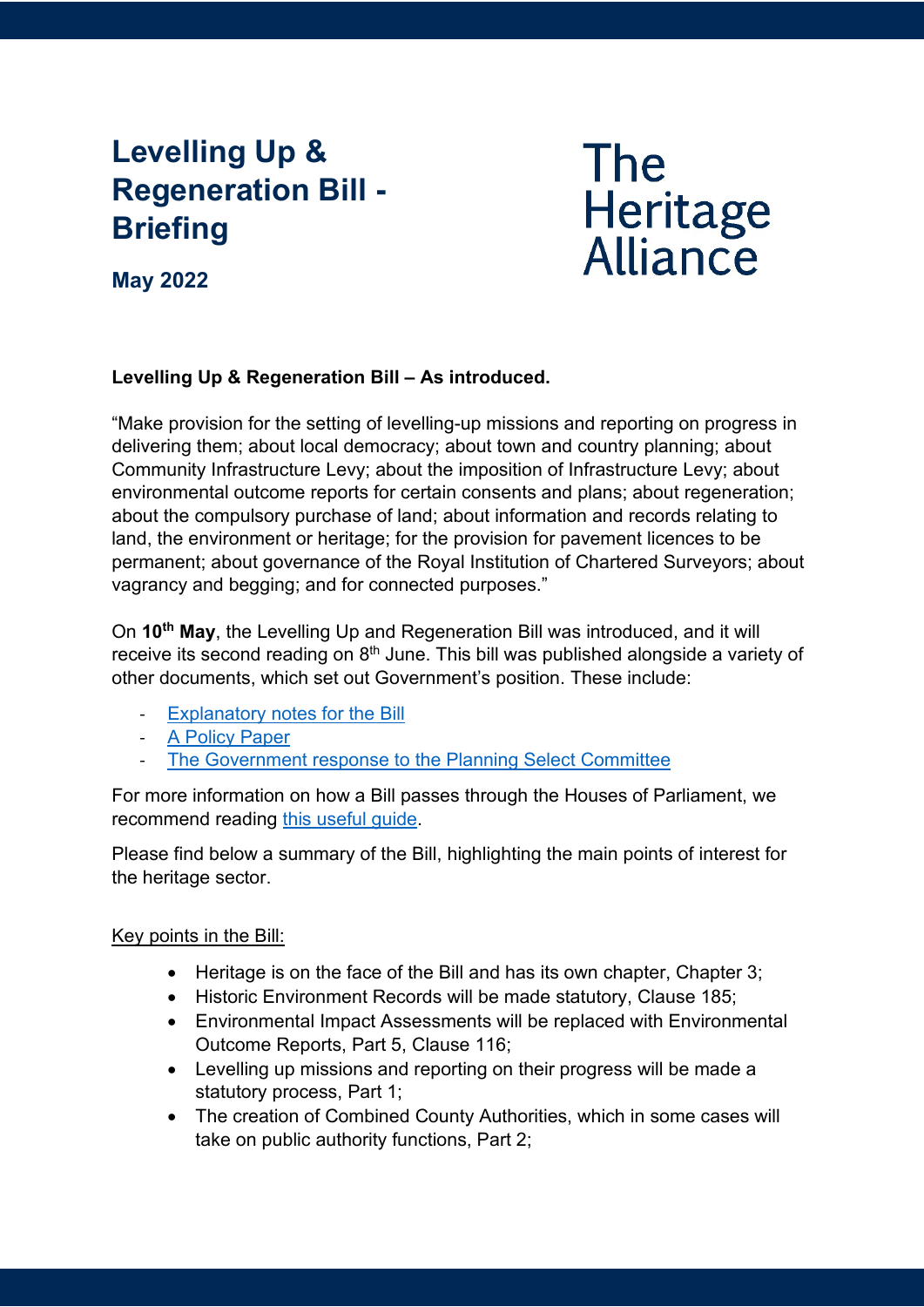• Planning data will be subject to new regulations, which will include which systems are used for digital planning, how data is processed and what data is made publicly available

# **Chapter 3 - Heritage**

It is welcome that heritage not only had its own chapter, but is also cited on the face of the Bill, meaning that heritage is a central consideration. As is to be expected, given the prominence of heritage, Chapter 3 contains a number of important considerations for the sector.

#### Clause 92 – regard to certain heritage assets in exercise of planning function

This clause would amend the Town and Country Planning Act 1990, so that when considering whether to grant planning permission or permission in principle, which affects a relevant asset or its setting, planning authorities or the Secretary of State must have special regard for preserving or enhancing the asset or its setting. This includes "preserving or enhancing any feature, quality or characteristic of the asset or setting that contributes to the significance of the asset." The relevant assets are set out in the bill, alongside their significance, as below:

**TABLE** 

| "relevant asset"                                                                                                                                                                                                                                                                             | "significance"                                                                                                    |
|----------------------------------------------------------------------------------------------------------------------------------------------------------------------------------------------------------------------------------------------------------------------------------------------|-------------------------------------------------------------------------------------------------------------------|
| a scheduled monument within<br>the meaning of the Ancient<br>Monuments and<br>Archaeological Areas Act 1979<br>(see section $1(11)$ of that Act)                                                                                                                                             | the national importance<br>referred to in section $1(3)$ of<br>that Act                                           |
| a garden or other area of land<br>included in a register<br>maintained by the Historic<br><b>Buildings and Monuments</b><br>Commission for England<br>under section 8C of the<br>Historic Buildings and<br><b>Ancient Monuments Act 1953</b>                                                 | the special historic interest<br>referred to in subsection (1)<br>of that section                                 |
| a site designated as a<br>restricted area under section<br>1 of the Protection of Wrecks<br>Act 1973                                                                                                                                                                                         | the historical, archaeological<br>or artistic importance referred<br>to in subsection $(1)(b)$ of that<br>section |
| a World Heritage Site (that is<br>to say, a property appearing<br>on the World Heritage List<br>kept under paragraph (2) of<br>article 11 of the UNESCO<br>Convention Concerning the<br>Protection of the World<br>Cultural and Natural Heritage<br>adopted at Paris on 16<br>November 1972) | the outstanding universal<br>value referred to in that<br>paragraph                                               |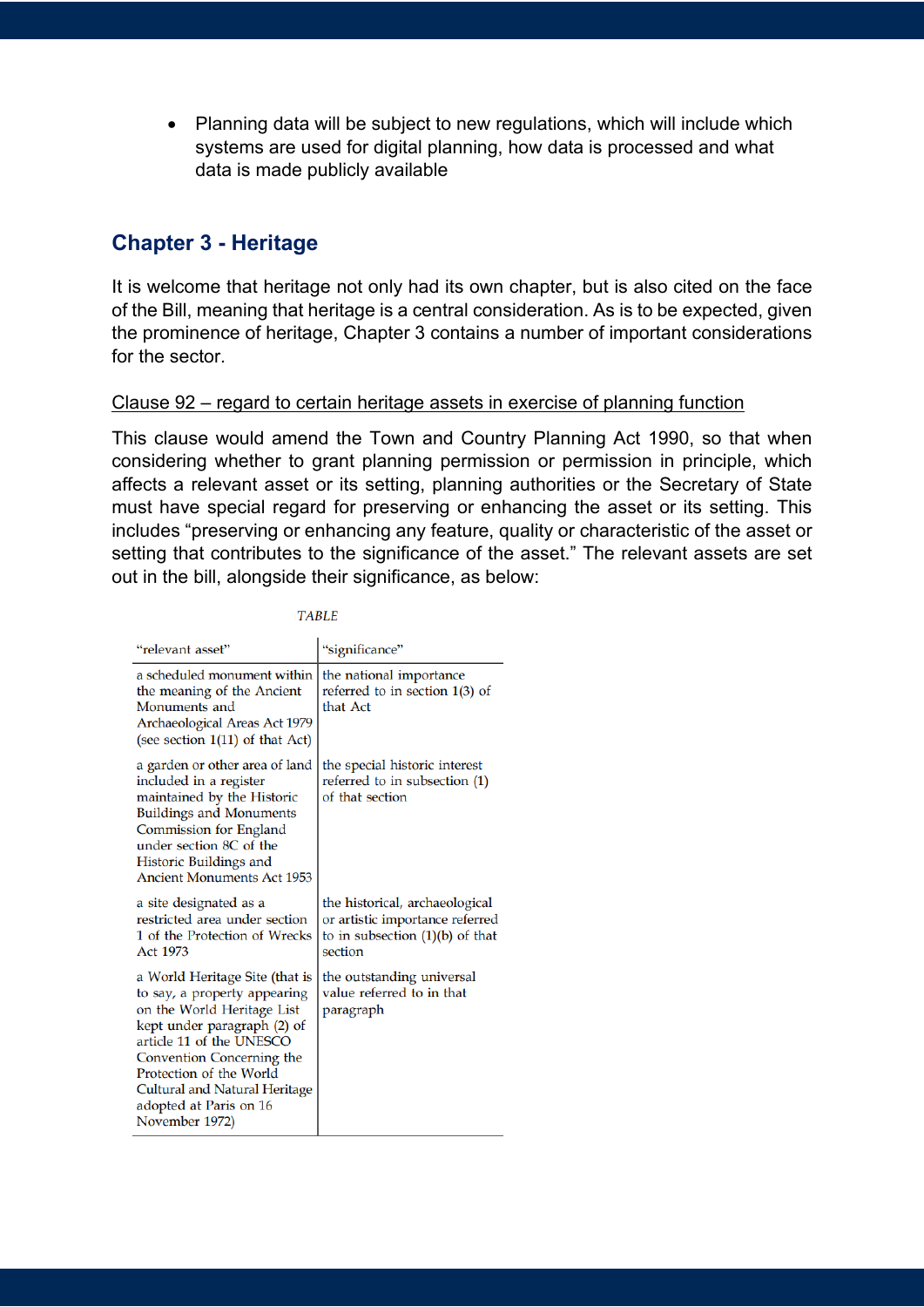While this table does cover many of the key asset groups we would expect to see, there are some notable exceptions, such as Ancient Trees.

This same regard is to be included in the consideration of draft neighbourhood development orders. There are also two amendments to the Listed Buildings Act, so that 'preserving' is read as 'preserving or enhancing'. We need to understand what the Bill means by 'enhancing'. There have also been comments from the sector that there should be some additional amendments to this section so that the setting of conservation areas is included in this table, amending section 72 of the 1990 Act.

#### Clause 93 – Temporary stop notices

This would amend the Listed Building Act so that a local planning authority can issue a stop notice to works which affect the special or architectural interest of the building. These notices must be in writing, prohibit specific works for taking place and give the planning authority's reasoning for prohibiting them. The stop notice can then be served to the person causing the works, the occupier or the person with interest in the building. Works should then be stopped immediately. Stop notices will have to be displayed at/on the building, with the date when the stop notice was served, and would come into effect as soon as they are displayed as such. The stop notice would then last for 56 days, unless a shorter period is specified in the stop notice itself, and planning authorities will not be able to issue subsequent stop notices for the same works, unless they have taken enforcement action in relation to those works. There is also a clause allowing the Secretary of State to permit works in line with regulations or circumstances which the Secretary of State prescribes.

The clause then goes on to make it an offence punishable by fine to contravene, or cause a person to contravene, a stop notice, subject to some limited defences which include health and safety works and works for the preservation of the building. It is also significant that in deciding the fine, the court must have regard for the realised or potential financial benefit to the person in consequence of the works.

The clause also allows for loss or damage compensation, including payment for breach of contract, to the person who has interest in the building, in circumstances where the stop notice is a repeat of a previous stop notice, where no injunction has been taken, or where the local planning authority withdraws the notice the day after it ends without listing the property. However, compensation will not be paid if the claimant was required to provide information to the local planning authority, and then loss or damage could have been avoided if the claimant had provided that information or otherwise cooperated with the local planning authority.

This clause also gives the Secretary of State the power to issue a stop notice on any land in England, as well as extending the provision to Wales and Greater London.

#### Clause 94 - Urgent works to listed buildings: occupied buildings and recovery of costs

This amends section 54 of the Planning (Listed Buildings and Conservation Areas) Act 1990 as it applies to England and Wales in a number of ways to: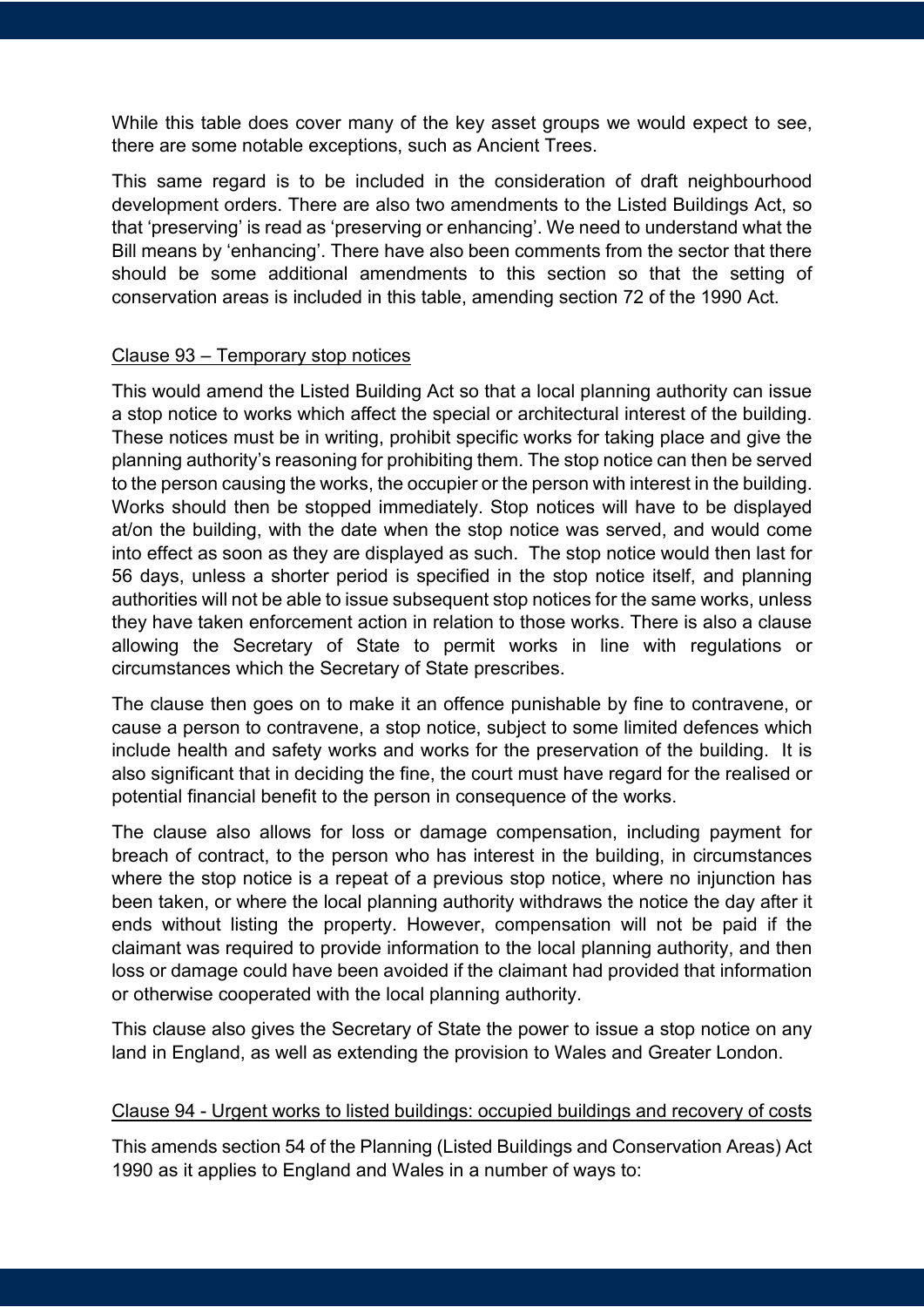- Remove the provision that in occupied buildings, urgent works can only take place in the unoccupied sections, subject to the owner and occupier having 7 days notice, and;
- Allow an urgent works notice to recover the costs of works to be served to a new owner.

Clause 95 removes the right to claim compensation for any loss or damages due to the serving of a Building Preservation Notice in England. This would come into force after the passing of the Levelling Up and Regeneration Bill, so any notices served in England before then would still give interested persons the right to apply for compensation.

# **Part 10 – Miscellaneous**

#### Clause 185 – Historic Environment Records

This clause makes Historic Environment Records a statutory requirement for relevant authorities, in so far as the relevant authority has the information and considers it suitable for inclusion in the record. The relevant authority must take reasonable steps to obtain the information, and keep it up to date. The clause also gives the Secretary of State various powers, including making regulations to enable a relevant authority to charge for access to the record, and for copies of the record.

Relevant authorities include county councils, district councils where there are not district councils, London boroughs, National Park Authorities, and the Broads Authority.

This is something that the heritage sector has long called for, and was included in our [2019 Heritage Manifesto.](https://www.theheritagealliance.org.uk/wp-content/uploads/2021/02/Manifesto-2019.pdf)

#### **Part 5 – Environmental Outcome Reports**

Clause 116 gives the Secretary of State powers, with reference to Part 1 of the Environment Act 2021, to create regulations which may specify environmental protection outcomes for the UK and the relevant offshore area. These are a replacement for Environmental Impact Assessments.

Environmental protection in this context means:

"(a) protection of the natural environment, cultural heritage and the landscape from the effects of human activity;

(b) protection of people from the effects of human activity on the natural 15 environment, cultural heritage and the landscape;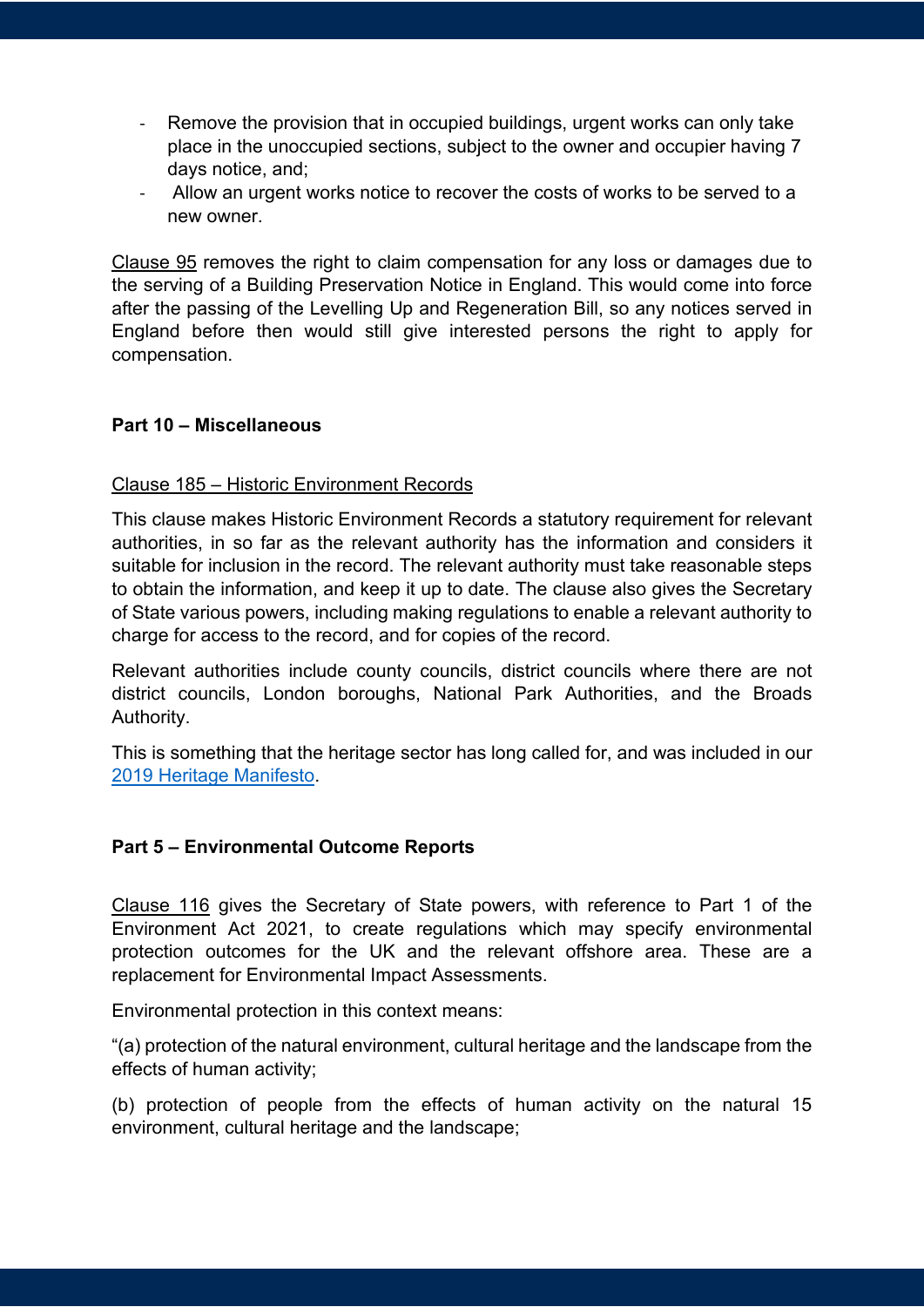(c) maintenance, restoration or enhancement of the natural environment, cultural heritage or the landscape;

As well as monitoring and reporting on any of the above.

It is also worth noting that the definition of cultural heritage includes any building, structure, other feature of the natural or built environment or site, which is of historic, architectural, archaeological or artistic interest.

Clause 117 creates the power to make Environmental Outcome Reports required in the development of relevant consent and relevant plans, and that consent cannot be given or plans taken forward unless the EOR is produced. The clause then defines what an EOR should be; a written report which assesses the extent to which a plan or consent will impact the delivery of specified environmental outcomes containing:

- Steps that might increase the delivery of those outcomes:
- Steps that will be taken to avoid environmental outcomes not being delivered;
- Steps to mitigate any extent to which those environmental outcomes cannot be delivered;
- Steps to remedy the those environmental outcomes which cannot be delivered;
- Steps to compensate for those environmental outcomes being delivered;
- How any of the proposed steps will be monitored or secured.

Clause 118 then defines what relevant consent and relevant plans are; both are to be defined in the forthcoming regulations.

Relevant consents will be classed as either category 1 consent, (meaning that it will need an EOR in any circumstance), or category 2, (meaning that an EOR will be needed only if certain criteria in the EOR regulations are met).

Clause 119 allows for future EOR regulations to assess and monitor impacts on outcomes, and clause 120 mentions the safeguards that the Secretary of State must consider in making any EOR regulations. These include that the regulations must meet the minimum standards in environmental law, are consistent with the UK's international obligations, and that public engagement takes place.

Clause 123 allows for the future creation of enforcement actions, which could include a criminal offence, civil sanctions power of entry, power of inspection, and use of reasonable force.

The rest of chapter 5 goes into further detail about what the regulations may contain, and how they will be consulted upon.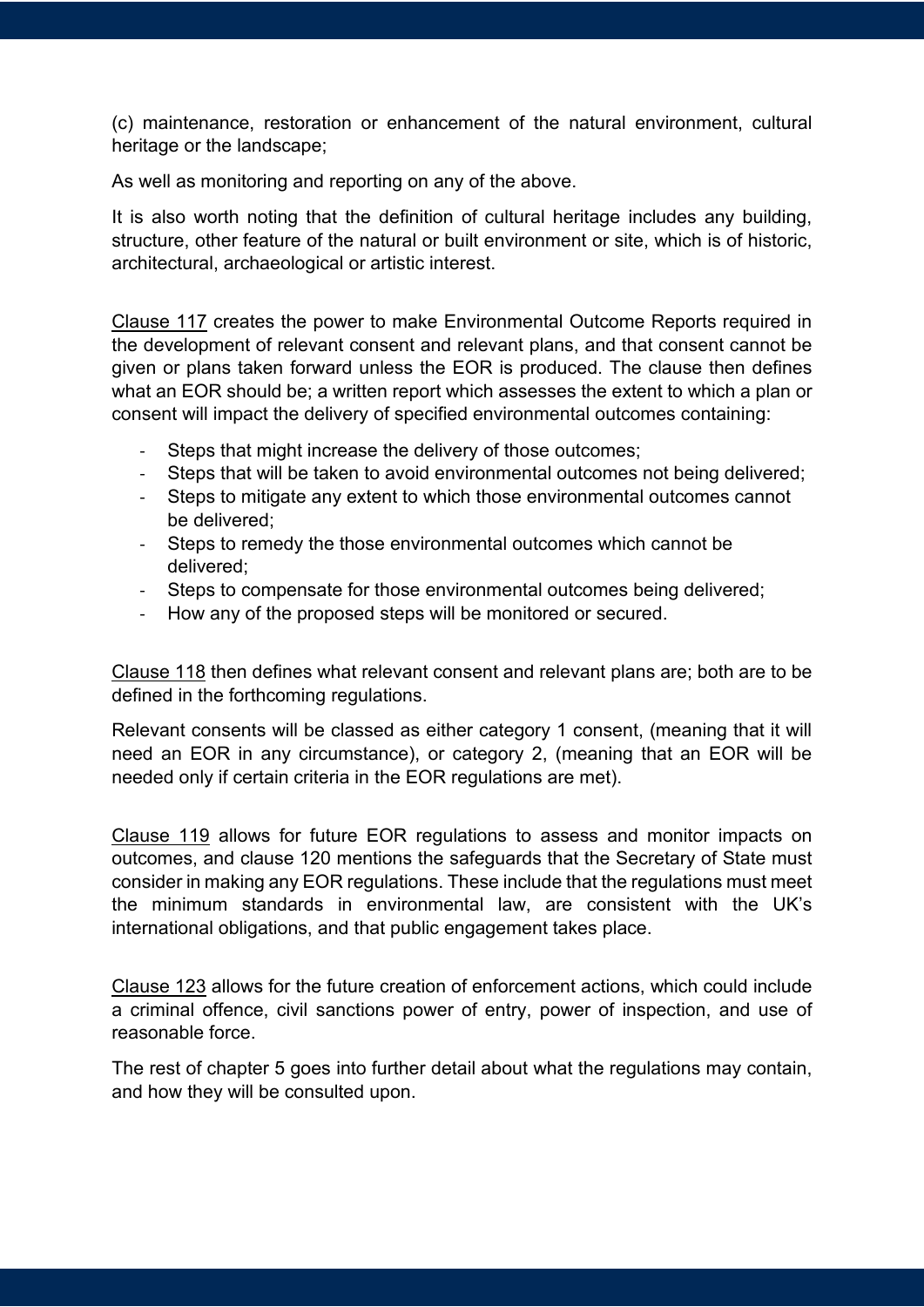#### **Part one – Levelling up Missions**

This part of the Bill legislates for the implementation of a statement of levelling up missions, which sets out the objectives which the Government intends to pursue to reduce geographical disparities, within a specified period, which much be longer than 5 years, with specified target dates for delivery of the each of the missions. These will be laid before Parliament, and Minister will need to prepare as new statement before the end of the previous mission period. (part 1, section 1)

A minister must report to parliament on the progress made towards levelling up missions at least annually, using the methodology and metrics in the levelling up mission statement of that period. The progress methodology and metrics can be changed; if a Minister does want to change them or a target date for delivery of a mission, then they need to publish a statement with their reasons and place a reviewed statement of levelling up missions before parliament.

The levelling up mission statement must be reviewed by a Minister of the Crown within 5 years of the start of the mission period of that statement, and then reviewed at least every 5 years after that, until the end of the mission period.

#### **Part two – Local Democracy and Devolution**

This part of the Bill allows for the creation of Combined County Authorities, where both a. all the area is within England and consists of the whole of the area of a two tier county council, and the whole area of one or more of: the area of a two tier county council; the area of a unitary county council, or the area of a unitary district council; AND b. that no area forms part of the area of another CCA; the area of a combined authority, or the integrated transport area of an Integrated Transport Authority.

The Secretary of State can make provision by regulation for the constitutional arrangement of a CCA. This includes appointing the executive of the CCA and deciding what their function is. It is work noting that in the appointment of the Executive, Clause 8.3.F gives the Secretary of State to power to disregard section 15 of the 1989 Local Government and Housing Act. This means that the membership of the executive will not be reviewed to allow for the representation of different political parties, and indeed the executive could be all from one political party.

It is also worth noting that membership of the CCA can only be amended if the CCA agree to a review.

The cost of CCAs will be met by the constituent councils, and they can take on any functions which the Secretary of State deems appropriate, operating within part or a whole of the CCA's area, subject to the agreement of the councils in the CCA. This includes the CCA taking on the functions of public authorities; the Secretary of State can then dissolve the public authority in cases where the CCA having taken on the functions of the public authority, the public authority has no other purpose, (for public authorities which operate only within that CCA). All subject to the agreement / regulation by SI and accompanying report of the Secretary of State. This includes functions of the Integrated Transport Authority and Passenger Transport Executive.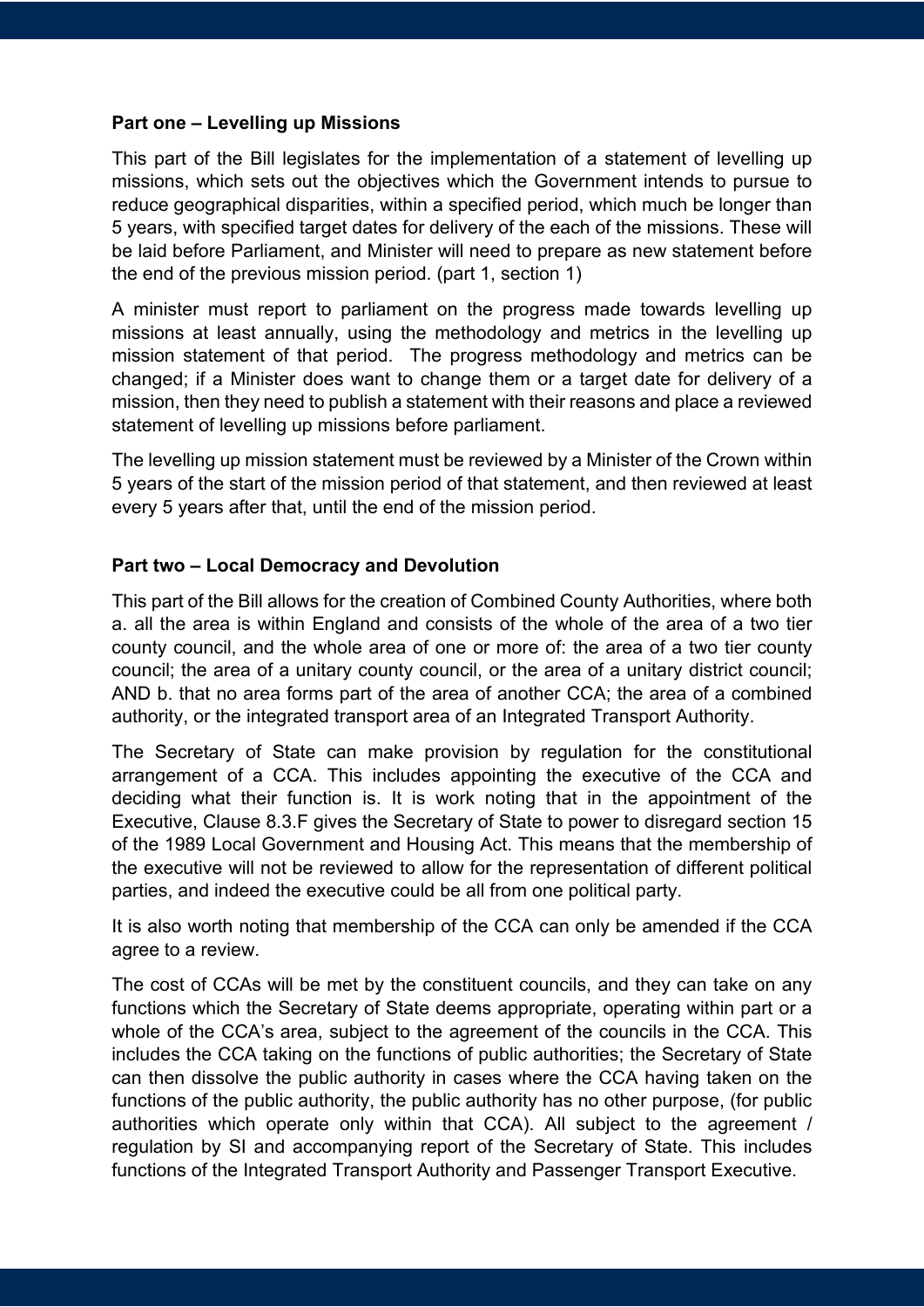There are also powers for the Secretary of State to amend the areas in a CCA, subject to the approval of those areas, and dissolve CCAs, transferring the functions they are responsible for to another public body. And the process for electing a Mayor of a CCA, who is also the Chair, and the appointment of a Deputy Mayor, who will serve the same term at the Mayor.

There is direct provision in the Bill for CCAs to have policing and fire and rescue powers, but also very generally to take on other powers;

# Clause 46

(1) A CCA may do—

(a) anything it considers appropriate for the purposes of the carrying-out 30

of any of its functions (its "functional purposes"),

(b) anything it considers appropriate for purposes incidental to its

functional purposes,

(c) anything it considers appropriate for purposes indirectly incidental toits functional purposes through any number of removes,

(d) anything it considers to be connected with—

(i) any of its functions, or

(ii) anything it may do under paragraph (a), (b) or (c), and

(e) for a commercial purpose anything which it may do under any of paragraphs (a) to (d) otherwise than for a commercial purpose.

This raises questions about exactly what a CCA will be able to do, and whether it will be a commercial entity or not.

The Secretary of State can limit the powers of all or particular CCAs, in consultation with the CCA and whomever the Secretary of State deems relevant Minister/s.

# **Planning Data**

Clauses 75 – 81 make provision for relevant planning authorities and those engaging with the system to provide and process data in line with approved data standards, as set by the Secretary of State. This includes giving the relevant planning authority the power to serve notice on a person / persons to provide data in line with data standards, and for relevant planning authorities to make certain planning data publicly available under open licence, in line with planning data regulations. It also includes a provision that relevant planning authorities could be prevented from using planning software which has not been approved by the Secretary of State.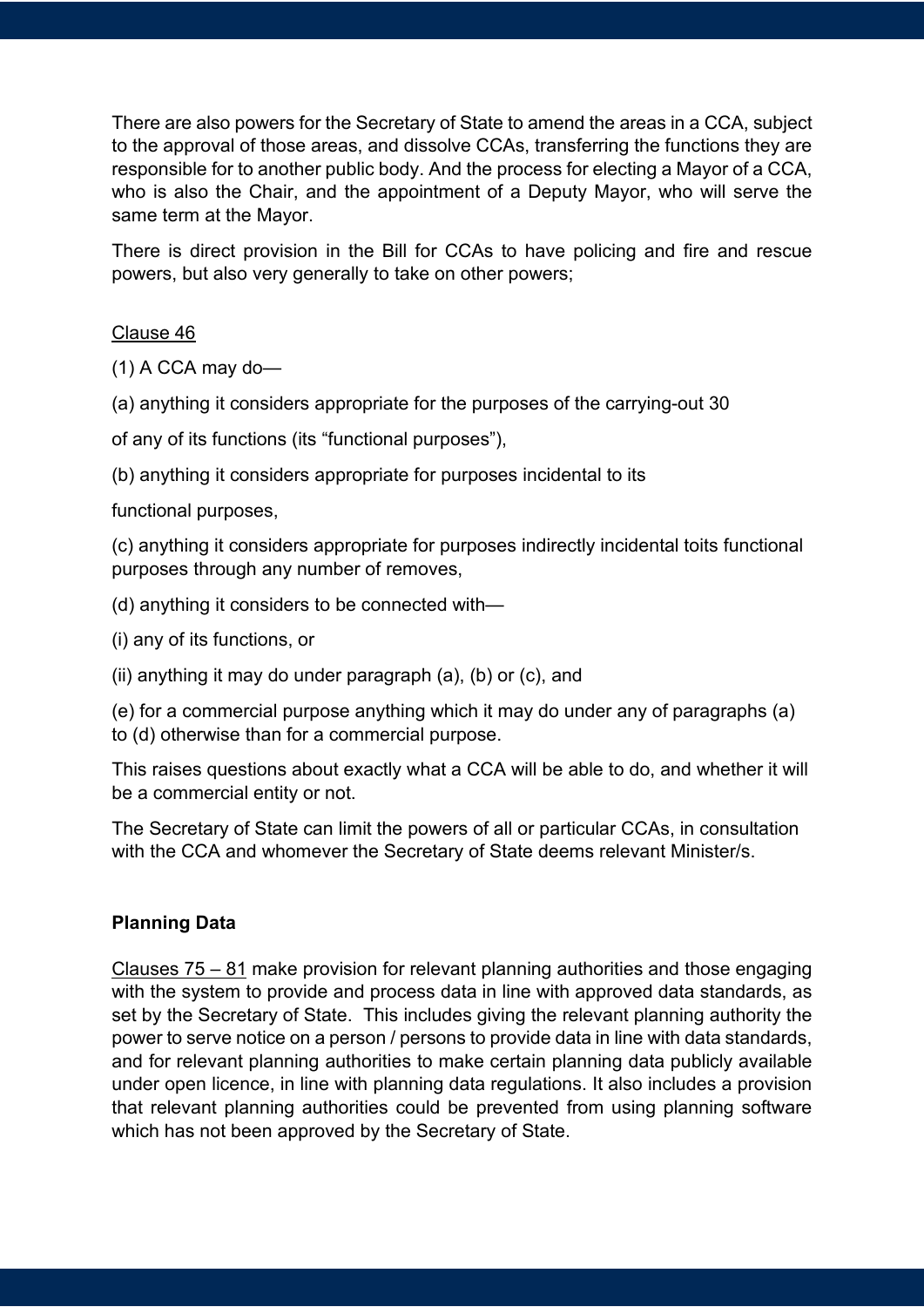Insofar as the devolved nations are concerned, the Secretary of State would have to consult with Ministers in Scotland, Wales and Northern Ireland before devolved nations would be asked to comply with such regulations.

# **Other items which might be of interest:**

#### Chapter 2 – Development plans and Design Codes

Many of the amendments in this section would mean that in the future local plans 'regard must be had' for national development management policies, and defines what a national development management policy is:

(1) A "national development management policy" is a policy (however expressed) of the Secretary of State in relation to the development or use of land in England, or any part of England, which the Secretary of State by direction designates as a national development management policy.

(2) The Secretary of State may—

(a) revoke a direction under subsection (1); 10

(b) modify a national development management policy.

(3) Before making or revoking a direction under subsection (1), or modifying a national development management policy, the Secretary of State must ensure that such consultation with, and participation by, the public or any bodies or persons (if any) as the Secretary of State thinks appropriate takes place."

This chapter also allows for the implementation of design codes: "requirements with respect to design that relate to development, or development of a particular description, throughout the neighbourhood area, in any part of that area or at one or more specific sites in that area, which the qualifying body considers should be met for planning permission for the development to be granted."

# **Chapter 5 – Enforcement of Planning Controls**

Clause 101 updates the Town and Country Planning Act 1990, so that time limits for enforcement of breaches of planning controls are changed from 4 to 10 years in England, and to four years after the substantial completion date in Wales.

Clause 102 updates the same Act, to allow temporary stop notices to last for 56 days in England and 28 days in Wales.

#### **Council Tax**

The Bill proposes that the Local Government Finance Act is amended so that dwellings empty for 1 year, as opposed to 2 years, are charged a higher rate of council tax. (Clause 72)